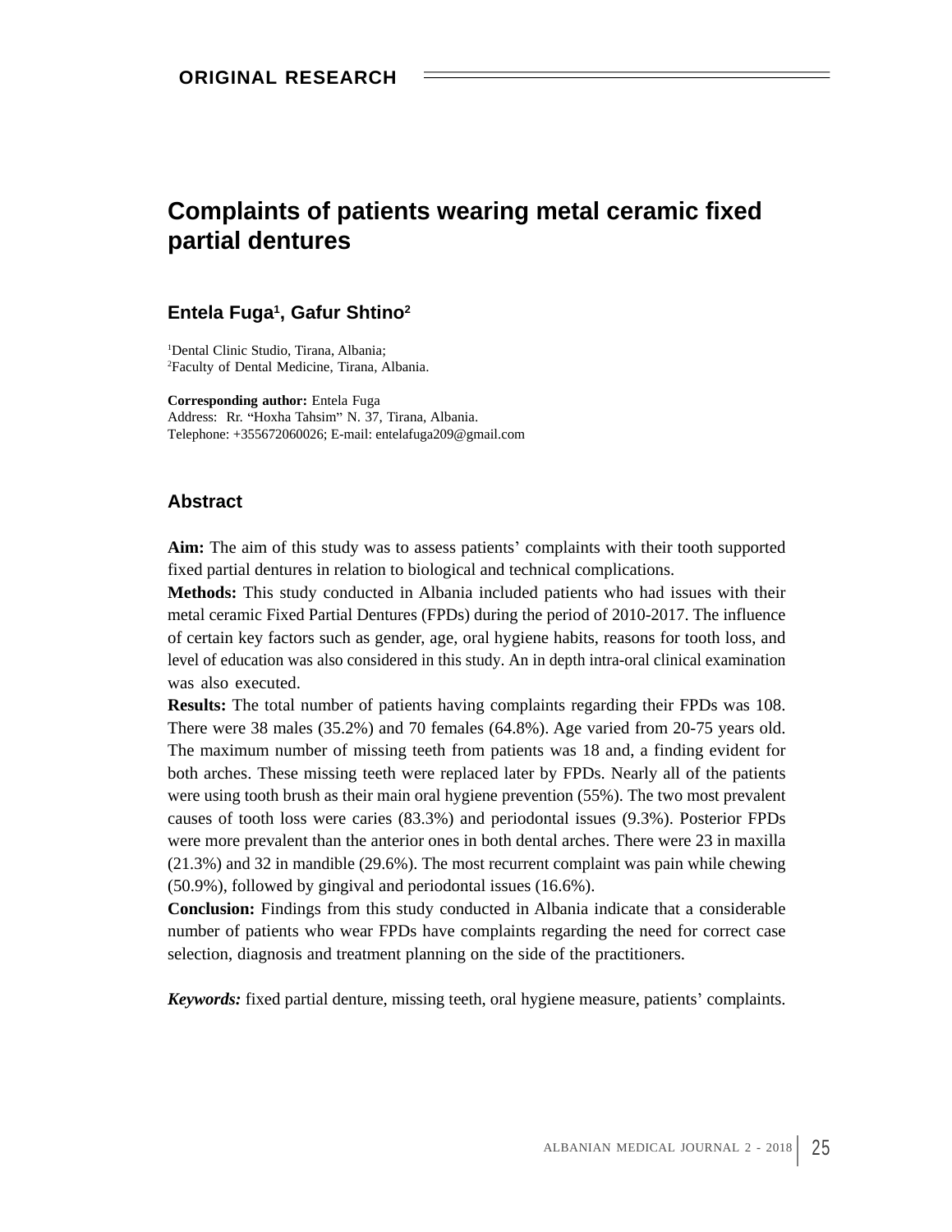The characteristics of the population who seeks prosthodontics treatment have changed over the years. Results from epidemiological studies point out that with the rising of life expectancy, the (7,10). Studies that have taken place over a protrapercentage of the elderly population certainly cted period of time have highlighted that regardless increases (1). This group of patients is more likely of their nature and type, complications have requito retain more teeth in the late years and they also red thorough modifications or even going further incline towards fixed prosthetic rehabilitation rather and replacing the FPDs in 50%-60% of cases (11). than removable one (2,3). There is an increase in The main goal of this study was to understand why demand for replacing the lost or missing teeth by using fixed dental prosthesis. This increase is wellnoticed not only in developed countries, but also in developing countries all over the world. A fixed **Methods** dental prosthesis guarantees a considerable retention and stability as well as comfort, and therefore it is seen as the next best option to implants (4). The skills and knowledge of the practitioner play an important role in the durability and endurance of fixed partial dentures (FPDs). If the FPDs are function but they also further improve a person's aesthetics. Additionally, they have proven to be good value for the money (5). Alternatively, if prosthesis is poorly designed it will probably fail too early hence leading to irreparable damaged teeth and its supporting structures. Crucial factors to be fixed restorations are: a complete diagnosis, a thorough evaluation of it and proper technical skills (6). There are several causes which may lead to failure of FPDs, such as: caries at retainer margins and other lesions of supporting teeth, risk arising from technical complications like the fracture of supra-structure (7). These complications may dontic procedures. However, categorizing and pro-

**Introduction a** 15-year follow-up period) which included 515 cases, it was shown that 65% of all complications in the form of abutment fracture and periodontal breakdown were the main causes for FPDs failure tooth supported FPDs fail in relation to biological and technical complications.

### **Methods**

designed properly, they not only perform good Everything was properly explained to the participants taken into consideration when dealing with failed ted for this study and data was collected and stored occur during or after performing fixed prostho- to find out the reason for seeking consultation. perly dividing the types of complications with re-<br>gards to FPDs has always proved to be very tooth loss (whether caries or periodontal disease), difficult (8). Based on the results of several studies, educational level and the like. All these data were the major causes of failures on the FPDs were recorded. A complete intra-oral examination was caries and loss of retention (9). In a comprehensive performed keeping in mind all the standard study carried out by Walton et al (a study involving techniques of inspection, palpation, probing andThis was a study which dealt with past evaluations of crowns and fixed partial dentures with patients from Dental Clinic Studio in Tirana, Albania. It has taken into consideration evaluation of cases for the period 2010-2017. Patients that fulfilled the inclusion criteria were the main participants of this study. well in advance: purpose, risk and benefits of this study. Additionally their consent was taken for their participation in this study and they were guaranteed confidentiality for every data that would be collected from them. Patients who had complaints regarding their metal ceramic fixed design FPDs were selecaccordingly. The participants for this study were from both genders and their age included a range of 20-75 years. They were all looking for consultations and had complaints regarding their FPDs which had full-coverage design retainers. After carefully reviewing the history of each participant and the type of their complaint, an investigation was carried out Factors taken into consideration when reviewing their nature of complaints were: age, gender, reason for tooth loss (whether caries or periodontal disease),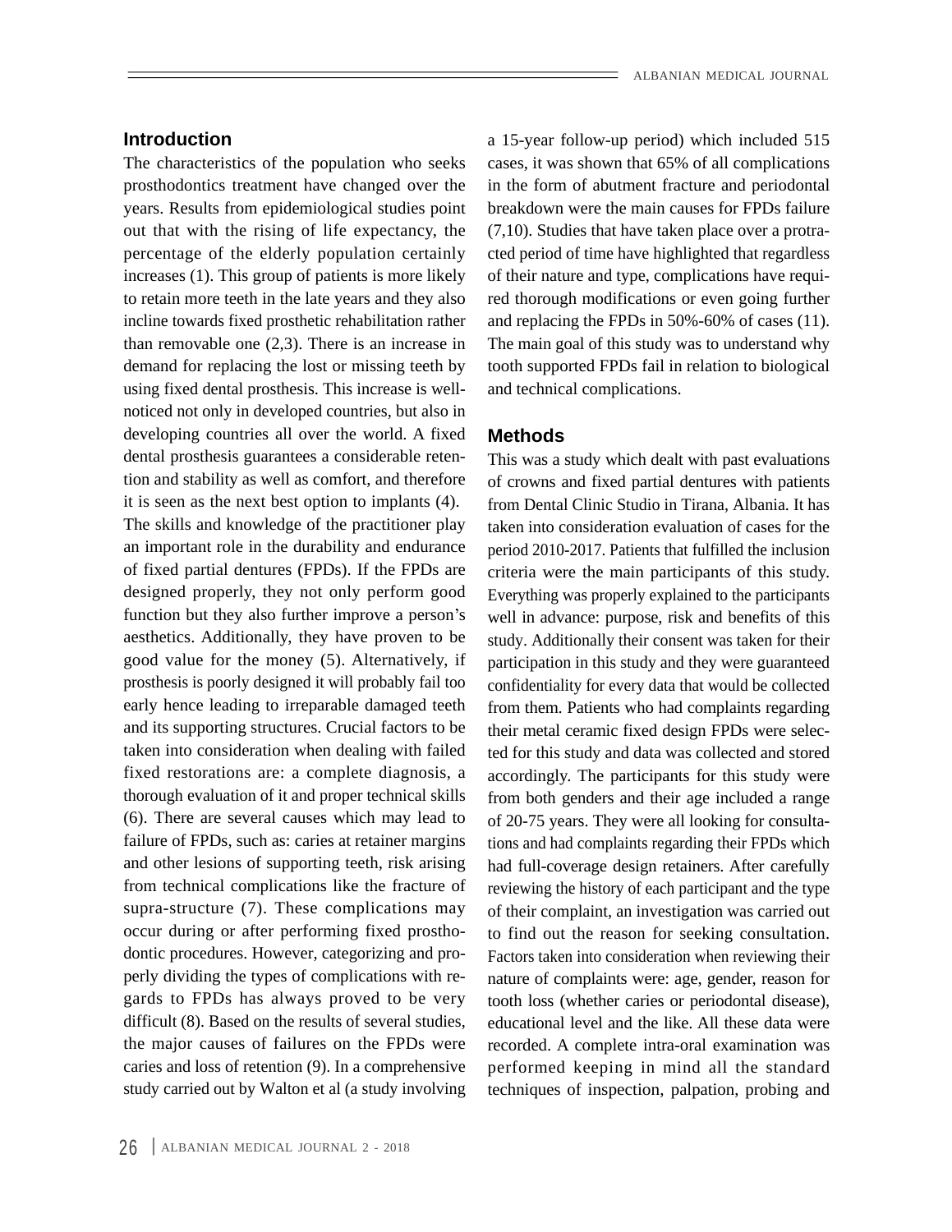percussion. Additionally, wherever necessary radiographic exams were carried out. During the evaluation of prostheses the following were included: Results locating the FPD in the jaw, ceramic de-bonding and The total number of participants who had chipping, technical problems of de-cementation, limited to: service-life rendered by the FPD, as well owned hospital or private practice). The replaced by FPDs.

The collected data were entered in SPSS, version After carefully reviewing the results of this study, categorical data. A p-value  $< 0.05$  was considered

statistically significant.

### **Results**

breaking of metal frame, pain while chewing food, which 38 or 35.2% were males and 70 or 64.8% and secondary caries. Furthermore, other relevant were females. Their age varied from 20-75 years information was also recorded, including but not old, whereas the mean age was 42.4 years old. as its placement location was also recorded (state- relation to both arches was 18 and these were complaints regarding their FPDs was 108, out of which 38 or 35.2% were males and 70 or 64.8% The highest number of missing teeth in patients in replaced by FPDs.

16.0, for subsequent analysis. Means, standard we noticed that 55% of all participants used tooth deviations and standard errors were calculated for brush in order to have a good oral hygiene and this numerical variables and frequency distributions for was followed by miswak - the teeth cleaning twig categorical variables. Chi-square test was used to (26%). The most prevalent cause of tooth loss was compare the differences in the proportion of caries (83.4%) followed by periodontal issues (9.5%). (p<0.01), as shown in Table 1.

| <b>Cause of tooth lose</b> |                         |
|----------------------------|-------------------------|
| Caries                     | - 924.<br>$\sim$ $\sim$ |
| Periodontal disease        |                         |
| Trauma                     |                         |
| 100<br><b>Total</b>        | $\sim$ $\sim$ $\sim$    |

**Table 1. Cause of tooth loss**

When comparing both dental arches, posterior FPDs were more prevalent than the anterior ones. The most widespread complaint was pain while It resulted to be 22% in maxilla, whereas in chewing food with 50.9%, which was followed by mandible it was 32%. Therefore, it was more gingival and periodontal issues (16.6%), as indicated evident in posterior mandible than posterior in Table 3.

maxilla as indicated in Table 2.

in Table 3.

| Mandible n % Maxilla |                                                                                             |  |
|----------------------|---------------------------------------------------------------------------------------------|--|
|                      | Anterior mandible $\qquad \qquad 7$ $\qquad 6.5$ Anterior maxilla $\qquad$ 18 $\qquad$ 16.7 |  |
|                      | Posterior mandible 32 29.6 Posterior maxilla 23 21.3                                        |  |
|                      | Both 19 17.6 Both 25 23.1                                                                   |  |
|                      | No FPD 50 46.3 No FPD 42 38.9                                                               |  |
|                      | Total 108 100 Total 108 100                                                                 |  |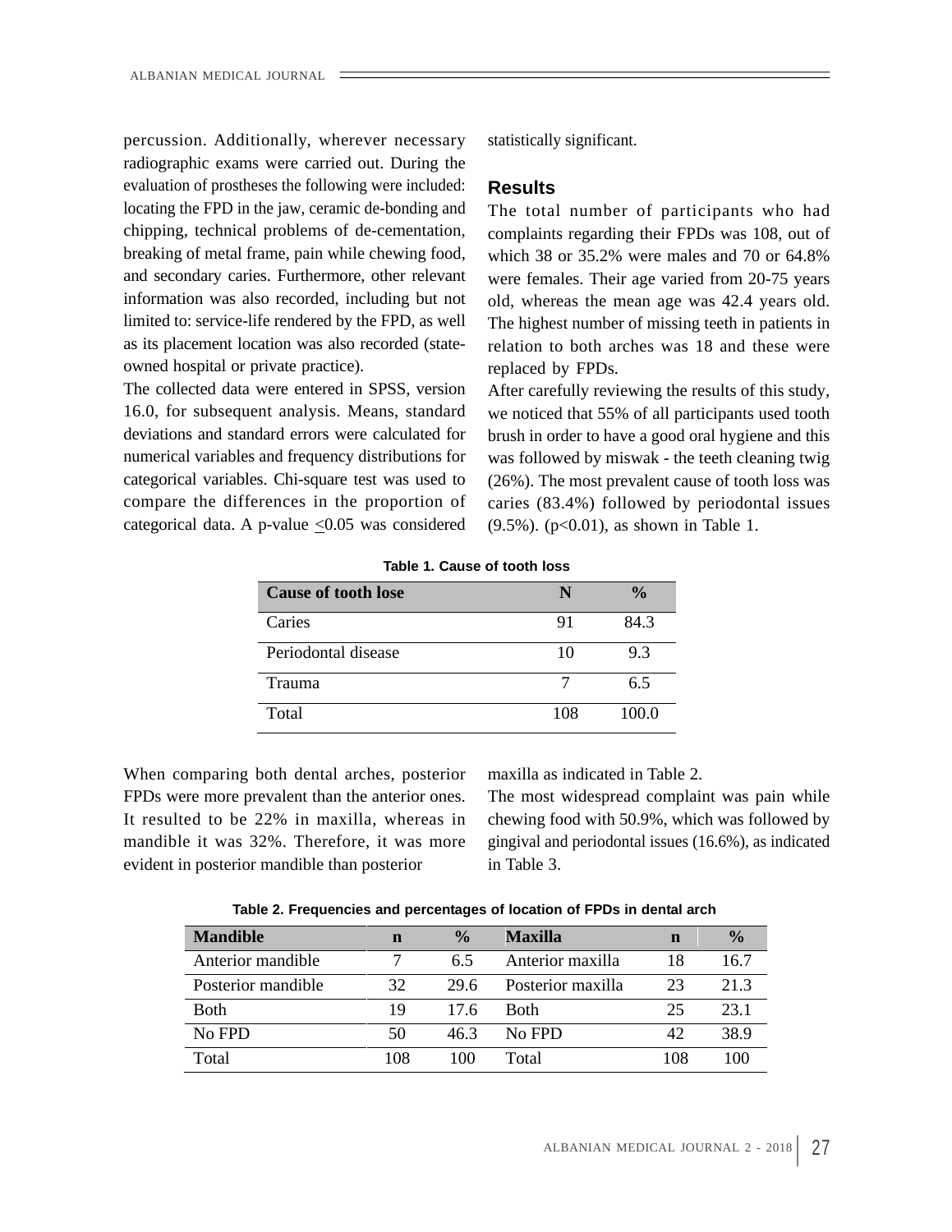| <b>Complaints</b>                 |       |
|-----------------------------------|-------|
| Pain on chewing                   | -50.9 |
| Gingival and periodontal problems | 16.6  |
| Secondary caries                  |       |
| Dislodgement                      | 13.9  |
| Occlusal problem                  |       |
| Esthetic                          | 15.7  |
| Total                             | 100   |

**Table 3. Frequencies of complaints in patients with FPDs**

tools, as well as the specialists who are treating these patients may be with different experience levels, including general dental practitioners, A systematic review was conducted by Okstad

of the parameters in preparing teeth, appropriate selection of patients, use of standardized lab procedures, which must be carried out by skilled caused FPD loss in 0.5% of cases (14).

However, metal ceramic FPDs have been satisfacprepared by dental specialists (12). De Backer

**Discussion** Many factors may influence the failure of FPDs technical complications using 124 patients with and patients' complaints, and that is why evaluating FPDs. Most of the complication events in this study and comparing the data for the durability and were just about a year old. In our current study, complications that may arise from FPDs is very problems such as de-cementation and occlusal difficult. Some of these above-mentioned factors issues, as well as secondary caries are less serious may be: the use of non-standardized patients and than in the study carried out by De Backer et al. (13). However, periapical periodontal issues and fractures were more dominant in our study.

undergraduate and dental students, and lastly dental regarding the adverse clinical events which are specialists other than prosthodontists. These associated with FPDs. He evaluated the biological different skill levels do affect the outcome of the conditions (caries and periodontal issues) as well as results of our study. Depending of different complications that may arise from technical issues practitioners, they have used different parameters (retention loss and fractures). If the FPD stayed and criteria and those are determinant factors without any complications of any kind, the clinical which have a significant impact on the success and performance was marked as "success", and even failure of FPDs. This is exactly what makes our if the FPD didn't fail even though it bore some comparison difficult. complications, the clinical performance was marked In order to have better valid data for success, it is as "survival". The 10 year "survival" rate resulted suggested to carry out a detailed long-term study to be 89% (CI=81-%-94% and the success rate with sufficient time duration. The study should have resulted to be 71% (CI=48%-85%). The most very well-defined aspects including standardization important factors were the following: i) Caries caused FPD loss in 2.6% of the cases; ii) Abutment fracture caused FPD loss in 2.1%; iii) Periodontitis caused FPD loss in 0.5% of cases (14).

dental technicians. Patients should be well-motivated Estimated risks of complications which are deemed towards regular oral hygiene. to be fit for restoring over a time period of 10 years tory and they have "survived" for a long period of fractures of all types. The estimated risk of FPD time (15-20 years), especially when they are supporting tooth issues in relation to caries is 9.5% are 6.4% retention loss and 3.2% risk of material and the risk regarding loss of pulp vitality is 10%